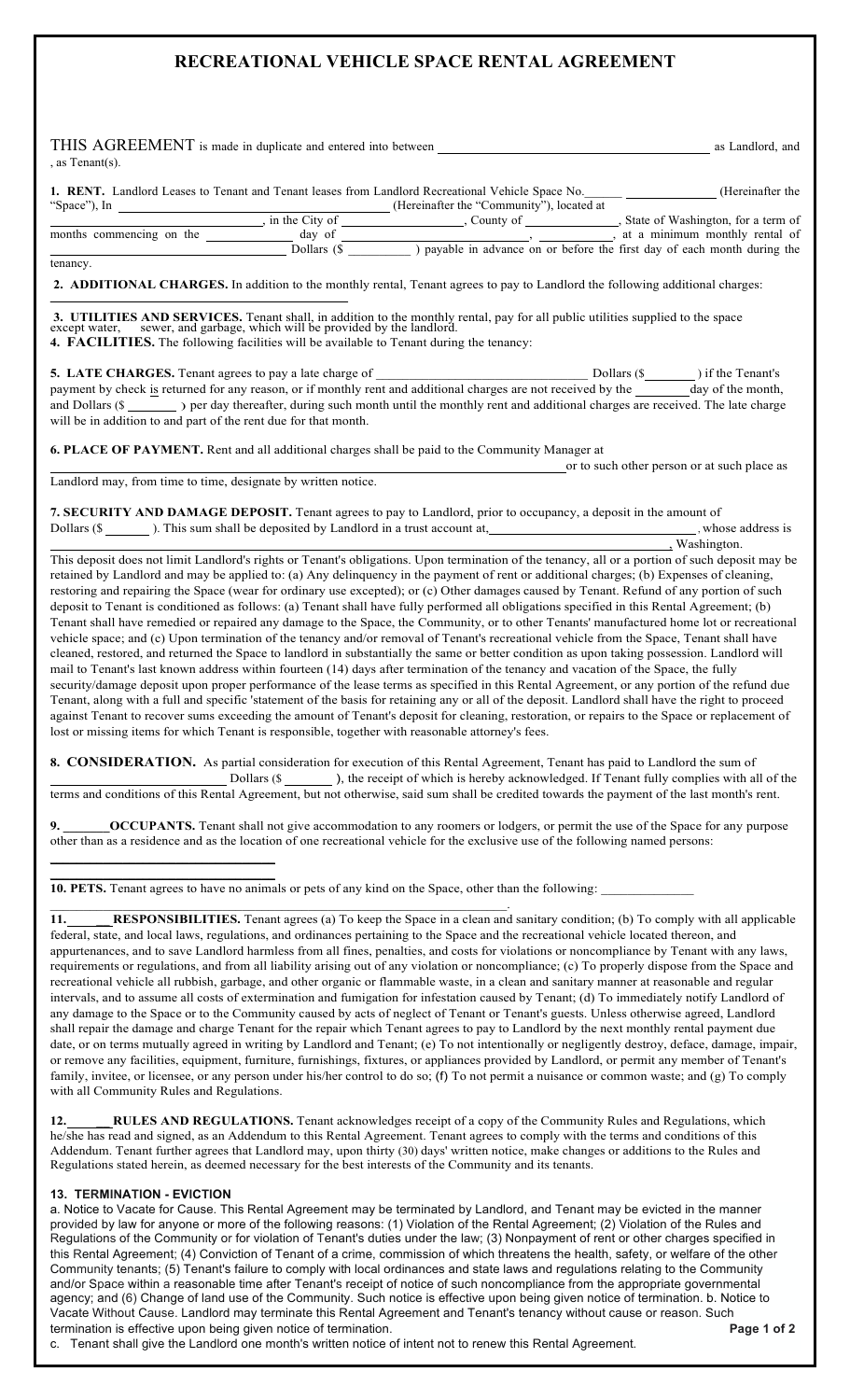**14. HOLDING OVER.** If Tenant continues in possession of the Space after termination of this Rental Agreement, without the express written consent of the Landlord, Tenant agrees to pay to Landlord a daily charge of \_\_\_\_\_\_\_\_\_\_\_\_\_\_\_\_\_\_\_\_\_\_\_\_\_\_\_\_ Dollars (\$\_\_\_\_\_\_\_) for each day of the holdover period. Tenant agrees to comply with this Rental Agreement during any holdover period. Tenant's holdover beyond the termination of this Rental Agreement shall not be construed to waive any rights of the Landlord. **15. IMPROVEMENTS.** Tenant agrees not to make or permit any construction, alteration, additions, painting, or improvements to the Space, not to permit placement of a storage shed thereon, or any other appurtenances, without the prior written consent of Landlord.

**16. FEES FOR GUESTS**. Tenant agrees to pay a fee of \_\_\_\_\_\_\_\_\_\_\_\_\_\_\_\_\_\_\_\_\_\_\_\_\_\_\_Dollar(s) (\$ \_\_\_\_\_\_\_) per day for each guest who remains with the Tenant in a recreational vehicle in the Space. Guests staying longer than 14 days are to submit an application for tenancy and subject to management approval. Additional tenants are to pay \_One Hundred Fifty Dollars (\$150.00) per month rent.

**17. GUEST PARKING.** Tenant agrees that his/her guests shall park their vehicles only in areas designated for guest parking. In no

case shall Tenant's guests obstruct or violate other tenants' parking or property rights. Any guest's vehicle parked in excess of *\_\_\_\_\_\_*,(\_\_\_) hours must be properly identified by placement of Tenant's name and vehicle parked in excess of  $\zeta$   $\zeta$   $\zeta$   $\zeta$   $\zeta$  hours must be properly identified by placement of Tenant's name and space number where such guest is visiting to prevent impound or towing. Tenant agrees to pay a per vehicle for each violation of the provisions of this Rental Agreement relating to guest parking. Guest parking fees shall be payable by Tenant to Landlord on the next monthly rental payment due date. Tenant hereby authorizes Landlord to tow, or impound, at Tenant's expense, any vehicle of Tenant's guests which is not parked in accordance with the terms of this Rental Agreement, provided that Landlord must first attempt to notify the owner thereof or Tenant.

**18. ASSIGNMENT.** This Rental Agreement shall not be assignable by Tenant to any other person without the express written consent of the Landlord. Tenant's assignee shall assume all the duties and obligations of Tenant for the remainder of the term of this Rental Agreement.

**19. SUBLETTING.** Resident shall not sublet or rent out all or any part of his/her Space or recreational vehicle.

\_\_\_\_\_\_\_\_\_\_\_\_\_\_\_\_\_\_\_\_\_\_\_\_\_\_\_\_\_\_\_\_\_\_\_\_\_\_\_\_\_\_\_\_\_\_\_\_\_\_\_\_\_\_\_\_\_\_\_\_\_\_\_\_\_\_\_\_\_\_\_\_\_\_\_\_\_\_\_\_\_\_\_\_\_\_

**20. LIABILITY.** Tenant agrees that all of his/her personal property in the Space and on the recreational vehicle, or otherwise located in the Community, shall be at the risk of Tenant. Tenant further agrees that Landlord shall not be liable for, or on account of, any loss or damage sustained by action of any third party, fire, theft, water, or the elements, or for loss of any property from any cause from said Space or recreational vehicle or any other part of the Community; nor shall Landlord be liable for any injury to Tenant, his/her family, guests, employees or any person entering the Space, recreational vehicle, or the Community, to include common areas and/or the clubhouse, and/ or the swimming pool, if applicable, unless caused by negligence of Landlord, his/her agents or representatives.

**21. CONDEMNATION - EMINENT DOMAIN.** In the event the whole or any part of the Space or Community shall be taken by any competent authority for public or quasi-public use or purpose, then and in that event, the term of this Rental Agreement shall cease and terminate from the date when the possession of the part so taken shall be required for such use or purpose. All damages awarded for such taking shall belong to and be the property of Landlord.

**22. NOTICE.** Any notice required to be served by Tenant upon Landlord in accordance with the terms of this Rental Agreement shall be delivered to\_\_\_\_\_\_\_\_\_\_\_\_\_\_\_\_\_\_\_\_\_\_\_\_\_\_\_\_\_\_\_\_\_\_\_\_\_\_\_\_\_\_\_\_\_\_\_\_\_\_\_\_\_\_\_\_\_whose address is

**23. ATTORNEY'S FEES.** In any actions arising out of this Rental Agreement, including eviction, the prevailing party shall be entitled to their reasonable attorney's fees and costs.

**24. SEVERABILITY.** If any term, covenant, condition or provision of this Rental Agreement is held by a court of competent jurisdiction to be invalid, void, or unenforceable, the remainder of the provisions herein set forth shall remain in full force and effect.

25. ENFORCEMENT. Failure of the Landlord to insist upon the strict performance of the terms, covenants, agreements, and conditions herein contained, or any of them, shall not constitute or be construed as a waiver or relinquishment of Landlord's rights, thereafter, to enforce any such term, covenant, agreement, or condition, but the same shall continue in full force and effect.

**26. HEIRS AND SUCCESSORS.** Subject to the provisions herein pertaining to assignment and subletting, the covenants and agreements of this Rental Agreement shall be binding upon the heirs, legal representatives, successors, and assigns of any or all of the parties herein.

**27. RECREATIONAL VEHICLE NOT PERMANENT RESIDENCE.** WAIVER UNDER CHAPTER 59.20 RCW. Tenant specifically acknowledges and agrees that he/she is not renting a mobile home lot. He/she is renting a Recreational Vehicle Space for a recreational vehicle which means a travel trailer, motor home, truck camper, or camping trailer that is primarily designed and used as temporary living quarters, is either self-propelled or mounted on or drawn by another vehicle, is transient, is not occupied as a primary residence, and is not immobilized or permanently affixed to a mobile home lot. Tenant agrees that the Mobile Home Landlord-Tenant Act (Chapter 59.20 RCW) does not apply to his/her tenancy under this Rental Agreement, and waives any rights under Chapter 59.20 RC

**28. ATTACHMENTS.** Attachments made a part of this Rental Agreement are as follows: Community Rules

\_\_\_\_\_\_\_\_\_\_\_\_\_\_\_\_\_\_\_\_\_\_\_\_\_\_\_\_\_\_\_\_\_\_\_\_\_\_\_\_\_\_\_\_\_\_\_\_\_\_\_\_\_\_\_\_\_\_\_\_\_\_\_\_\_\_\_\_\_\_\_\_\_

 $\frac{1}{\sqrt{2}}$  , and the set of the set of the set of the set of the set of the set of the set of the set of the set of the set of the set of the set of the set of the set of the set of the set of the set of the set of the

 $\frac{1}{2}$  , and the set of the set of the set of the set of the set of the set of the set of the set of the set of the set of the set of the set of the set of the set of the set of the set of the set of the set of the set

UNDERSTOOD AND AGREED UPON this day of , 20

By

LANDLORD TENANT(S)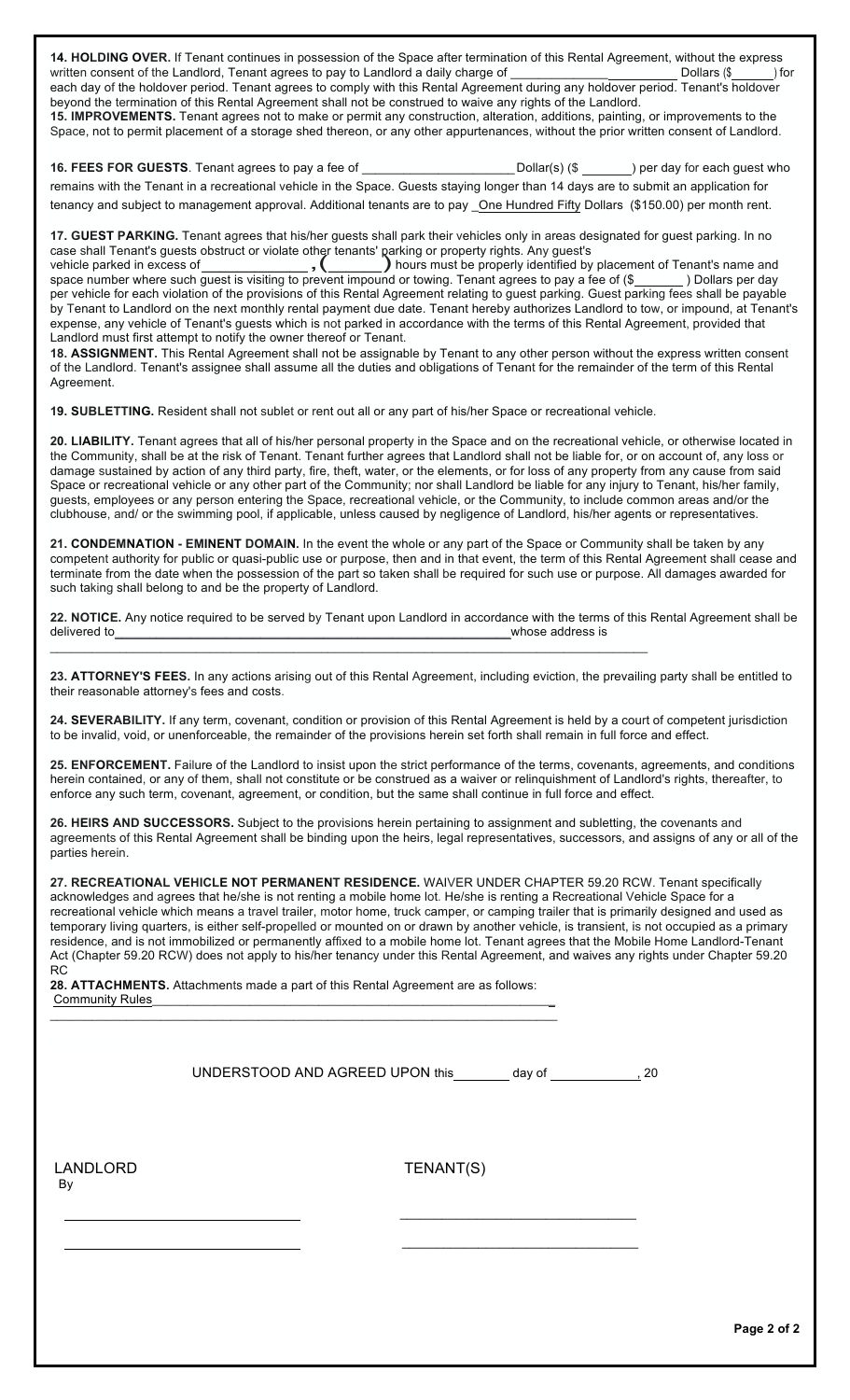Page 3 of 3

 $\mathfrak g$  $\mathsf{e}% _{t}\left( t\right) \equiv\mathsf{e}_{t}\left( t\right) ,$ 

 $\mathsf{P}$  $\mathsf{a}$ 

 $\mathbf{1}$